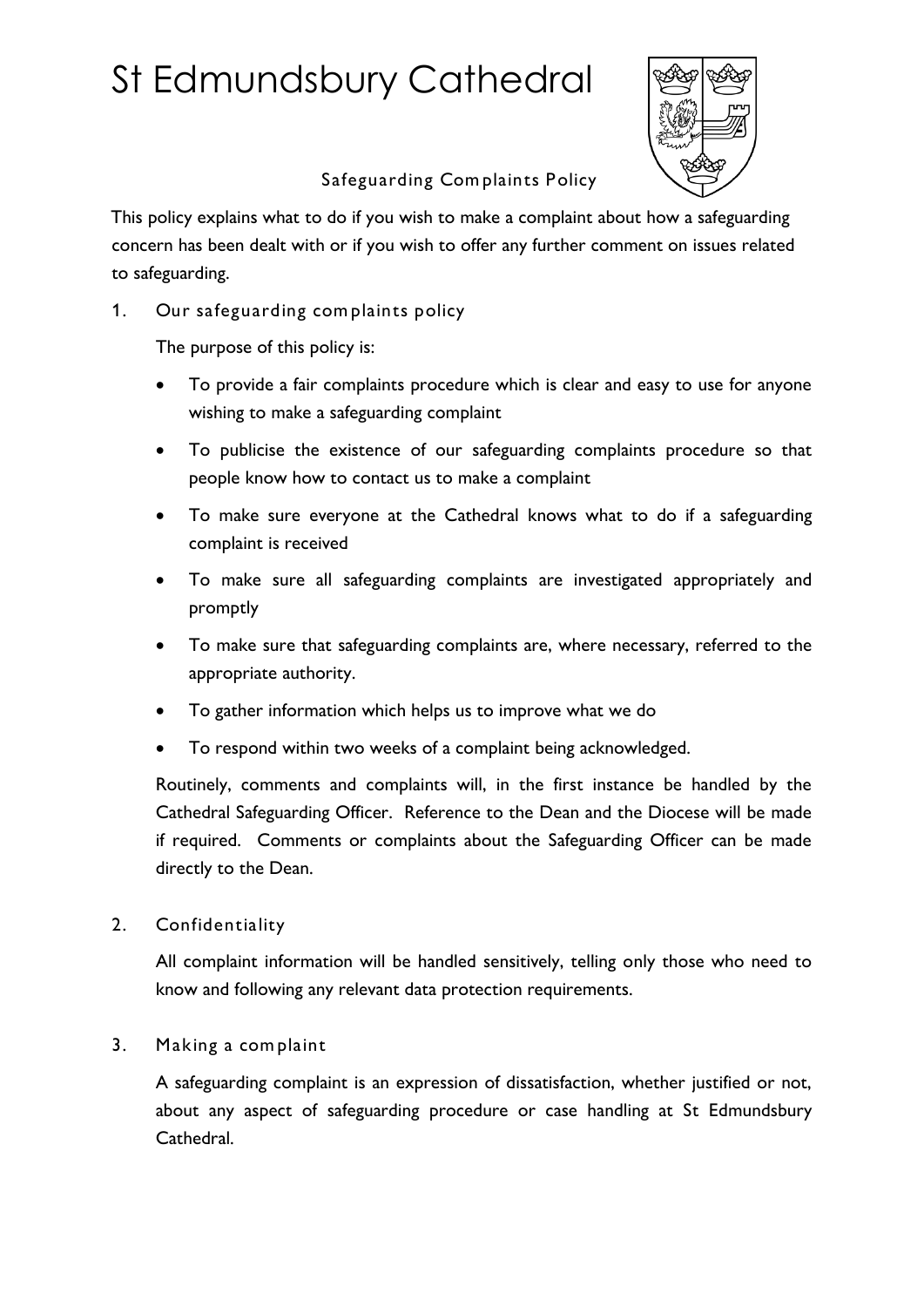#### Inform al Approach

In many cases, a safeguarding complaint is best resolved by the person responsible for the issue being complained about, therefore you are encouraged, in the first instance, to address your concerns directly with the individual concerned. Alternatively, you can speak to Sarah-Jane Allison, Cathedral Safeguarding Officer on 01284 748720.

#### Form al Approach – written com plaints

If, following the informal process, you remain dissatisfied with the proposed resolution or with the way your safeguarding complaint has been handled, or do not believe the informal route is appropriate for your concern, then the formal procedure should be followed.

Your safeguarding complaint should be sent in writing to the Cathedral Safeguarding Officer at The Cathedral Office, Abbey House, Angel Hill, Bury St Edmunds, Suffolk, IP33 1LS.

The Cathedral Safeguarding Officer should acknowledge your complaint in writing within 3 working days, enclosing a copy of this procedure.

A suitably senior person will be appointed to investigate the facts of the case and propose a resolution and/or make a decision. Where necessary, external advice will be sought. If the investigator believes that meeting with you would be appropriate to discuss the matter in further detail, this will be arranged within 14 days of sending you the acknowledgement letter.

If you do not want to attend a meeting or it is not possible, necessary or appropriate in the circumstances, the Cathedral will aim to conclude this process and provide you with a definitive reply (within the bounds of confidentiality requirements) within 28 days of sending you the acknowledgement letter. If this is not possible we will let you know.

The reply will usually describe the action taken to investigate your safeguarding complaint, the conclusions from the investigation, and any action taken, or solutions proposed because of your complaint. If you are not satisfied with the outcome, you should contact us again where we will appoint another person to review the decision.

In the case that you wish to have the decision reviewed, we will aim to write to you within 14 days of receiving your request for a review, confirming our final position on your safeguarding complaint and explaining our reasons.

If the person making the safeguarding complaint feels that the matter has not been resolved, or remains dissatisfied with the procedure followed, it is possible to raise the matter with the Diocesan Safeguarding Adviser.